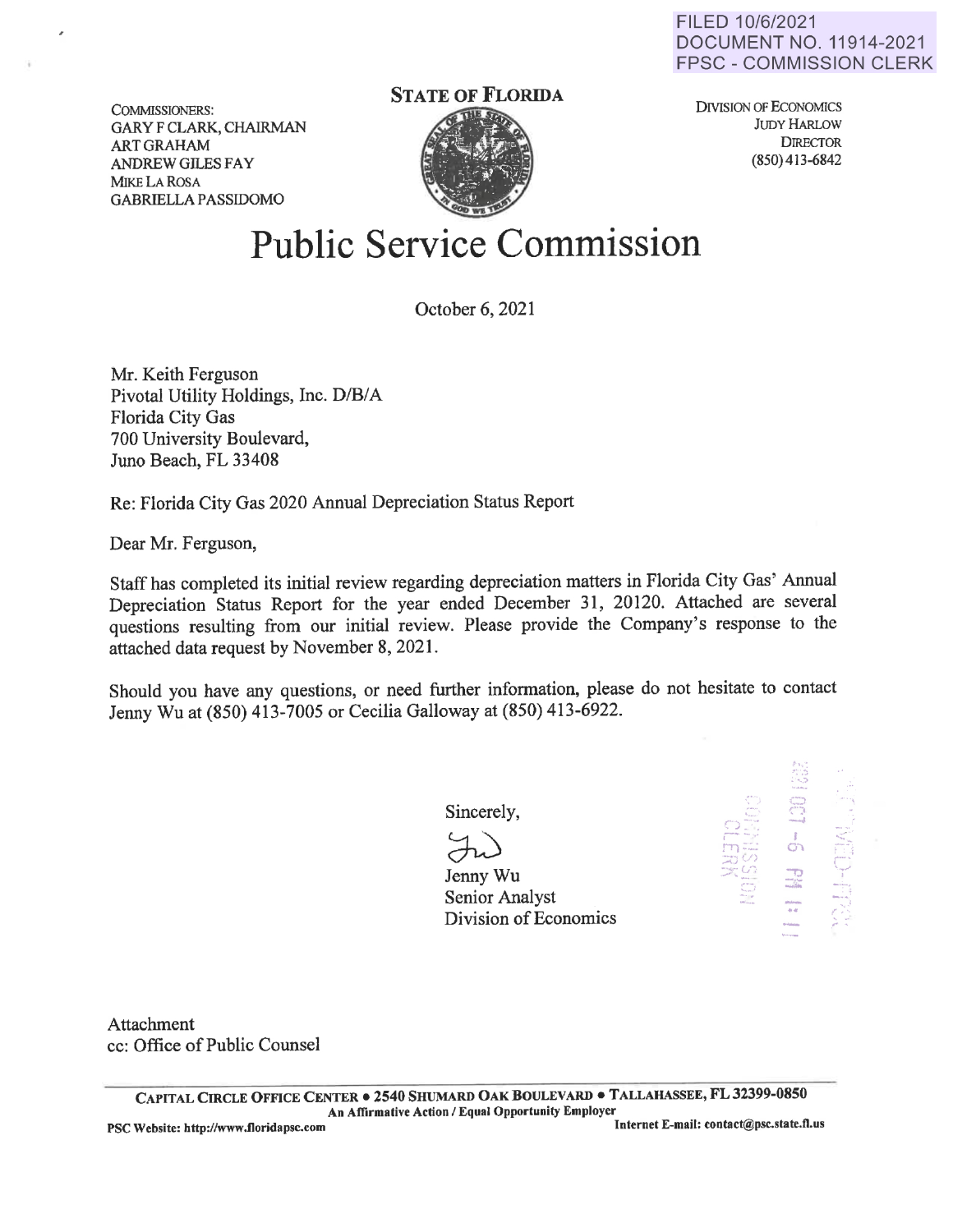Attachment Florida City Gas 2020 ADSR Staff's First Data Request October 6, 2021

## **Staff's First Data Request**

1. Retirement Amounts booked to the Plant and Reserve Accounts

It appears that for various accounts, the retirement amount booked to the plant side is different from the retirement amount booked to the reserve side as showed in Table 1 below. Please provide an explanation for the differences and a reconciliation, if applicable.

| Acct. No. | Acct. Description                  | Plant Side<br>Retirements | Reserve Side<br>Retirements<br>(2) | Difference<br>$(3) = (2) \cdot (1)$ |       |                        |           |           |         |
|-----------|------------------------------------|---------------------------|------------------------------------|-------------------------------------|-------|------------------------|-----------|-----------|---------|
|           |                                    |                           |                                    |                                     | 303   | Misc. Intangible Plant |           |           |         |
|           |                                    |                           |                                    |                                     | 381.1 | Meters - ERT's         | (150.553) | (153,900) | (3.347) |
| 382       | Meter Installation                 | (1,946,750)               | (2.033.628)                        | (86, 878)                           |       |                        |           |           |         |
| 382.1     | Meters Install - ERT's             | (3.024.816)               | (3, 144, 182)                      | (119, 366)                          |       |                        |           |           |         |
| 383       | House Regulators                   | (1, 170, 305)             | (1.207.240)                        | (36.935)                            |       |                        |           |           |         |
| 384       | House Regulators Installation      | (945.042)                 | (987, 738)                         | (42, 696)                           |       |                        |           |           |         |
| 385       | Industrial M & R Station Equipment | (56, 319)                 | (56, 354)                          | (35)                                |       |                        |           |           |         |
| 392.1     | Trans Equip - Autos and Lt Trucks  | 105.620)                  |                                    | 105,620                             |       |                        |           |           |         |

- 2. Account 383 House Regulators Please explain the nature and cause for the negative plant addition, in the amount of \$95,272, associated with this account.
- 3. Account 387 Other Equipment Please explain the nature and cause for the negative plant addition, in the amount of \$3,383, associated with this account.
- 4. Account 394.1 Natural Gas Vehicle Equipment Please explain the nature and cause for the negative plant addition, in the amount of \$2,114,378, associated with this account.
- 5. Account 397 Communication Equipment Please explain the nature and cause for the negative plant addition, in the amount of \$20,534, associated with this account.
- 6. Account 398 Miscellaneous Equipment Please explain the nature and cause for the negative plant addition, in the amount of \$1,644, associated with this account.
- 7. Account 303 Miscellaneous Intangible Plant

Please explain the nature and cause for the Transfers, in the amount of negative \$55,788, recorded in this account on the plant side, and identify the destination account(s) to which the plant was transferred, if applicable. Please also explain why the corresponding Transfers on the reserve side are positive \$2,860, rather than a negative amount.